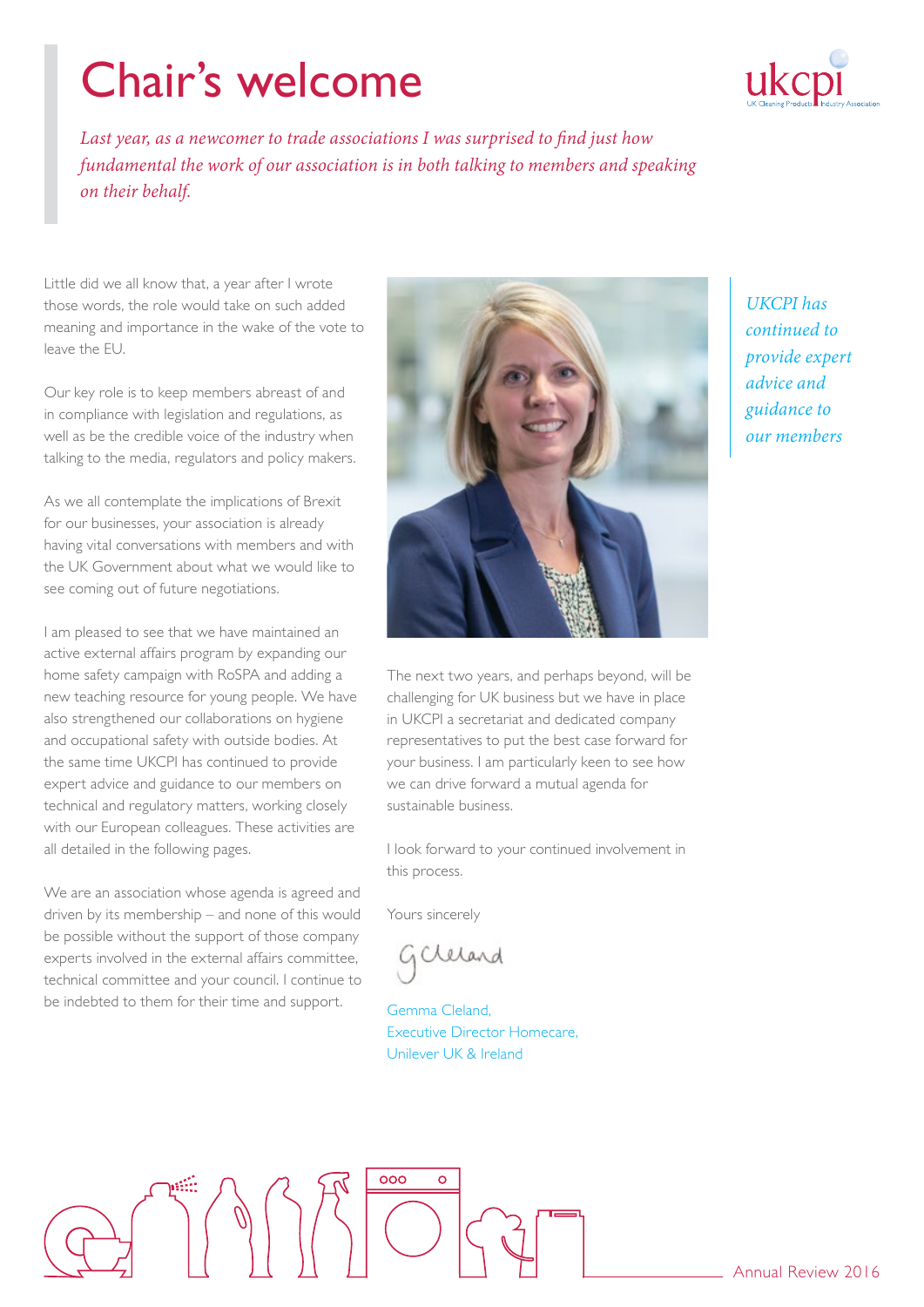# UKCPI members 2016





151 Products Ltd ACDOPRO Ltd Airedale Solutions Ltd Bio-D Company Cater-Lyne Ltd Challs International Ltd Christeyns Ltd Coventry Chemicals Dasic International Ltd Genencor Ltd Greyland Chemicals John Drury & Co Kay's (Ramsbottom) Lakeland Ltd Liquiform Ltd London Oils Ltd Lornamead Ltd Mibelle Group

**SELDEN**

SΡ

Organica (UK) Ltd Persan ES Procter & Gamble UK & Ireland PZ Cussons RB (UK) Rockline Industries Robert McBride Group RP Adam (Arpal Group) Sanmex International Ltd Sealed Air (Diversey) Selden Research Senzora BV SC Johnson Solent Packaging SPB Valencia Star Brands Unilever UK & Ireland William Clements (Chemicals) Ltd Zenith Hygiene Group Zep UK Ltd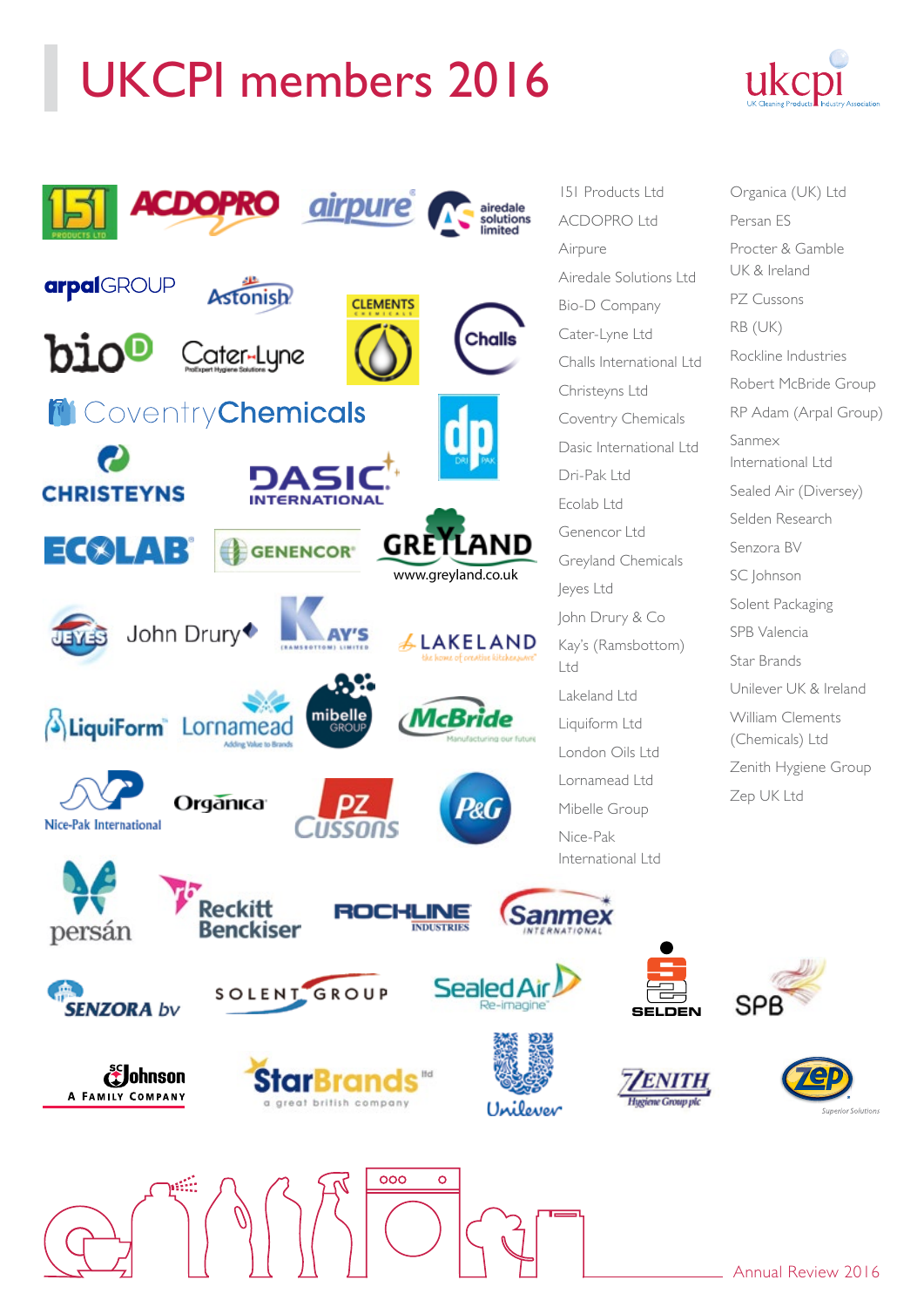# Technical Committee



*UKCPI's technical committee has had a busy year, dealing with a wide range of issues and three of particular importance: biocidal products, CLP regulations, and the environmental classification of sodium hypochlorite.* 

Under the chairmanship of Rowland Furse, the committee met eight times, focusing largely on the UK impacts of EU regulatory developments. This is primarily done by linking with AISE technical activities so we can contribute UK opinions into European discussions.

# **Regulation on classification, labelling and packaging of substances and mixtures (CLP)**

The final transitional period for CLP regulation ends on 1 June 2017, after which all products throughout the supply chain must be classified and labelled according to CLP.

### Confusion about corrosive pictogram

UKCPI fought against the use of the corrosive pictogram for eye damage when CLP was drafted. This was presented to (and welcomed by) the HSE at UKCPI's April Regional Meeting. As expected, some consumers and retailers have been confused about the presence of the corrosive pictogram on products that carry the risk of serious eye damage. They are expecting the pack to also have a child resistant closure. Experience suggests the use of the corrosive pictogram for eye damage may be unjustified and confusing for our customers and consumers.

The regulations have been updated a number of times already, and the authorities are now discussing with UKCPI how to reduce the number of precautionary phrases by removing some of the repetition and possibily setting up a hierarchy.



#### **Biocidal products**

UKCPI is represented on the AISE Biocides Working Group and provides UKCPI with updates on progress with implementation of the BPR. During 2016 a number of active substances have been approved under product types relevant for our industry. This means some of us will now have started work in earnest on our product dossiers, because the two-year submission deadline is now defined.

#### High fee structure

Following the publication of a report on fee structures for biocidal product regulations, which had been requested by the Commission, AISE and CEFIC have challenged the high fee structure for Union Authorisations with the Commission.

The Commission has agreed to look at the Fees Regulation, but advised it is likely to be a lengthy process.

*The committee has been focusing largely on the UK impacts of EU regulatory developments*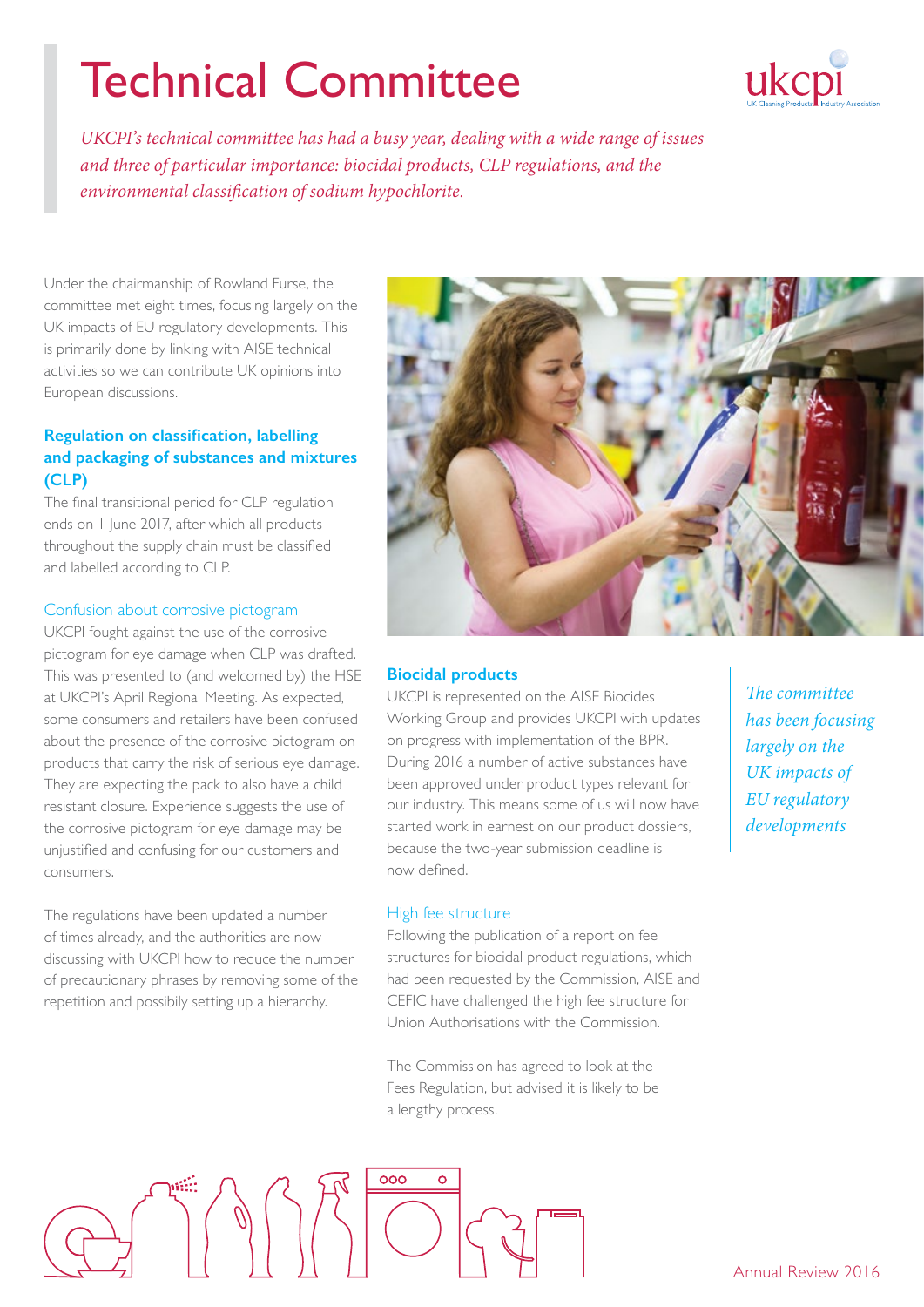# Technical Committee



#### Concern over in-can preservatives

A great deal of concern remains around incan preservatives (product type 6), especially the isothiazolinone group and potential skin sensitisation issues. UKCPI continues to work closely with the HSE as well as AISE and CEFIC on such issues to provide united industry input to the Commission.

### Sodium hypochlorite environmental classification

The harmonised classification for sodium hypochlorite has now been published, and we are pleased with the outcome having submitted industry positions to both HSE and the Environment Agency through their Chemical Industry Liaison Group.

Subsequently the Committee for Risk Assessment agreed with the industry position that greater weight should be given to more reliable data, including the way in which sodium hypochlorite behaves in the environment. As a consequence, the classification is now Aquatic Acute 1 (H400), M=10 and Aquatic Chronic 1 (H410), M=1.

### **Poison control centres and unique formula identifier**

There have been on-going discussions for a number of years regarding the harmonisation of the data that is submitted to the PCCs across Europe (e.g.: National Poison Information Service in the UK). This new regulation was finalised this September, notwithstanding the industry's concerns about the level of data required.

UKCPI had been directly involved in discussions within the industry and the UK authorities, to help steer this issue correctly for all involved. UKCPI will continue with its advocacy work in this area, in particular participating in the development of guidance for the new regulation.

### 16-digit unique formula identifier

The draft regulation gives a phased implementation, starting in 2019, and for a unique formula identifier to be shown on the product label. This will be a 16-digit (23-character) number produced by the manufacturer using software available from the Commission.

It is intended for this reference number to be used in emergency situations by the PCCs to specifically and quickly identify the products' formulation when contacted by a member of the public or the medical profession. This should enable faster and more accurate diagnosis and treatment for the situation presented.

*The harmonised classification for sodium hypochlorite has now been published*

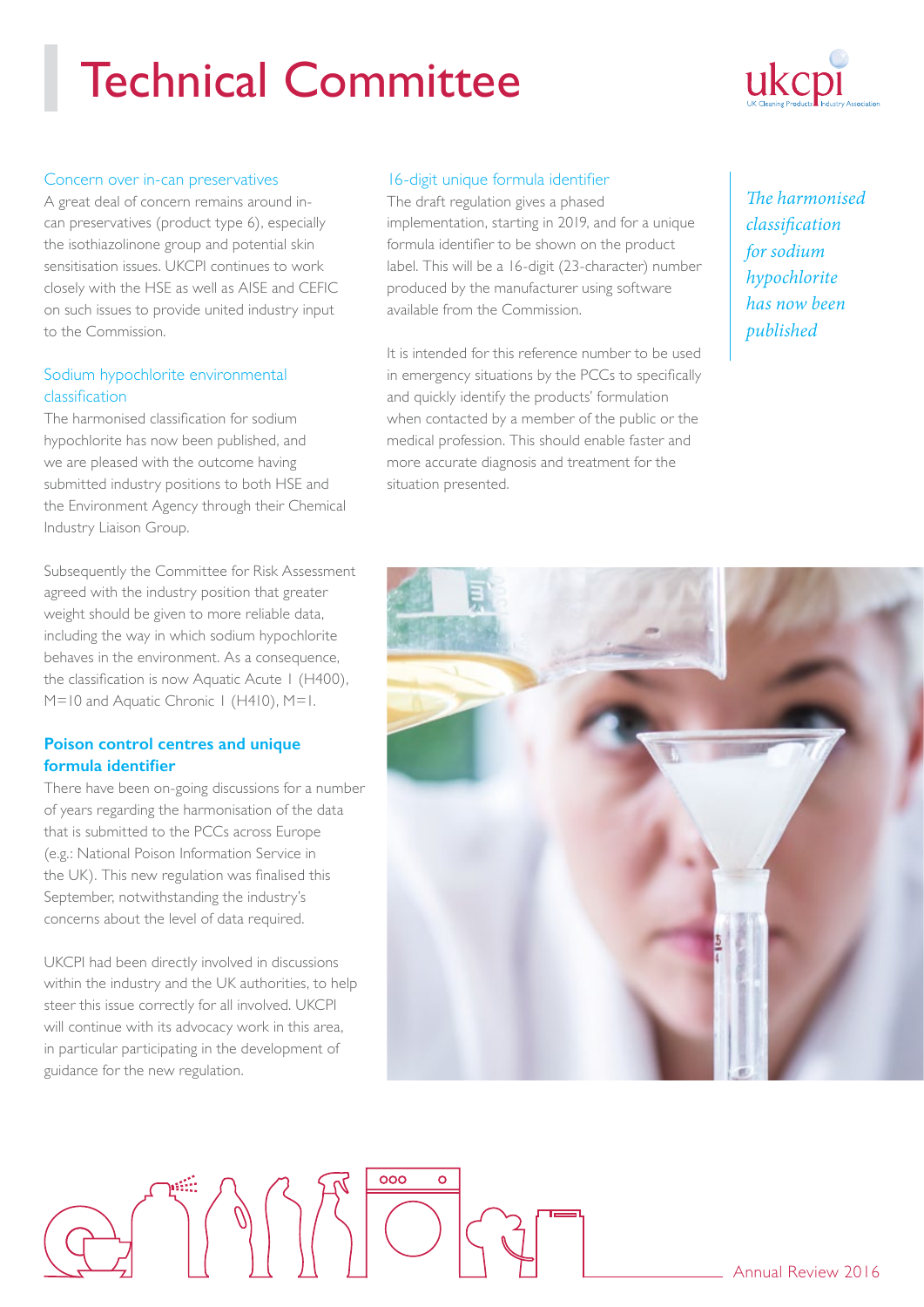# Technical Committee



### **Transport regulations**

Work has continued internationally on a number of topics from previous years. In particular, the development of a working document on assigning Packaging Groups for corrosives. The latest proposal drafted by Canada, AISE and Cefic will be discussed at the UNSCoETDG and we look forward to its formal acceptance and subsequent publication in the transport regulations.

To keep up to date on issues relevant to our industry, UKCPI regularly attends the DfT transport briefings and HSE GHS Stakeholders Group meetings held throughout the year. In March this year some shipments of household bleach were refused shipment by sea for a number of member companies. UKCPI investigated with the authorities and shippers to discover the issue was with calcium hypochlorite and not sodium hypochlorite. Armed with this information member companies were able to avoid further shipment difficulties.

# **Other legislative areas / horizon monitoring**

The UKCPI Technical Committee actively monitors other legislative areas, such as cosmetics, aerosols and perfumes, for issues that could influence our product categories.

UKCPI Technical Manager Steven Stewart is in regular contact with technical managers in other industry trade associations. Furthermore our Director General, Philip Malpass, sits on the Alliance of Chemical Associations (ACA), which represents the majority of the UK chemicals industries.

 $\int$ 



### Technical Committee attendees 2016

Rowland Furse, Jeyes (Chair) Dr John Bailey (Vice Chair), Procter & Gamble UK & Ireland Barrie Anderson, Nice-Pak International Amy Barker, SC Johnson Colin Butler, RB (UK) Nick Buxton, Diversey Sealed Air Mick Cooper, PZ Cussons (UK) Ian Croft, Robert McBride Rhian Eckley, Unilever UK & Ireland Martin Henderson, Rockline Industries Deborah Hotchkiss, SC Johnson Alex Jacoby, StarBrands Tony James, Consultant, ACDOPRO Philip Malpass, UKCPI Stephen McKay, Greyland Tina Patel, Rockline Industries Danius Plepys, SC Johnson Steve Stewart, UKCPI Pete Woodhead, Selden Research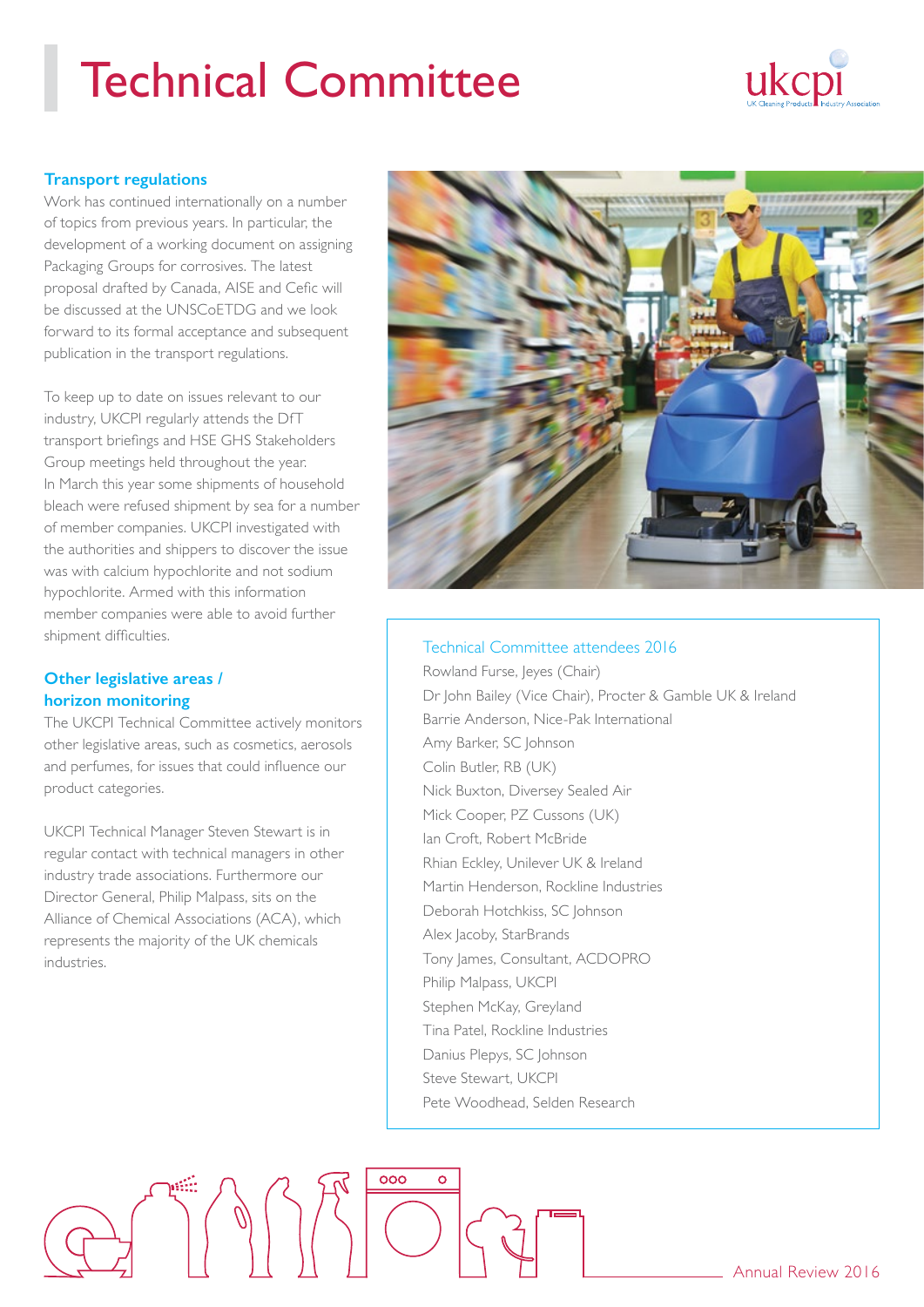# External Affairs Committee

*The External Affairs Committee (EAC) of UKCPI has had a busy 12 months, with continued work on raising public awareness about safety, as well as important collaborations with researchers across a number of fields. There has also been a focus on improving our public profile via the UKCPI website.*

Indoor air quality has been a recurrent theme in the media, and we have been working with partner organisations and journalists to improve the general understanding of this complex issue.

### Every Breath We Take

In February, the publication of *Every Breath We Take* led to considerable, uninformed attention on the role of cleaning products in increasing indoor pollution. The report itself provided a balanced view of the causes of – and potential methods of reducing – both indoor and outdoor pollution. It mentioned the role of cleaning products in producing volatile organic compounds (VOCs), but concluded the impact of VOCs was minor compared with the effect of tobacco smoke in particular.

Shortly afterwards, UKCPI engaged with the Royal College of Physicians, which had released the report under embargo. The RCP had been caught unawares by the skewed coverage, which was led by one newspaper breaking the embargo with a story focusing on the cleaning products angle. As a result, UKCPI and RCP have agreed to work more closely on future similar publications and publicity.

### Time to abandon the Hygiene Hypothesis?

UKCPI worked directly with the International Scientific Forum on Home Hygiene (IFH) and the Royal Society for Public Health (RSPH) on an international conference held in London in February. The event featured a raft of eminent speakers from a range of specialties.

The focus was on the value and standing of the 'hygiene hypothesis', which suggests that a lack of early childhood exposure to infectious agents, symbiotic microorganisms and parasites through cleaning may increase susceptibility to allergic diseases by suppressing the natural development of the immune system.

The conference explored the issue in great detail, leading to a special edition of Perspectives in Public Health, the official peer-reviewed publication of the RCPH (below). This included a paper titled *Time to abandon the hygiene hypothesis*, which set out a reframed hypothesis, abandoning the unjustified term 'hygiene' and recommended more balanced lifestyles.

# Perspectives in **Public Health**



*Indoor air quality has been a recurrent them*

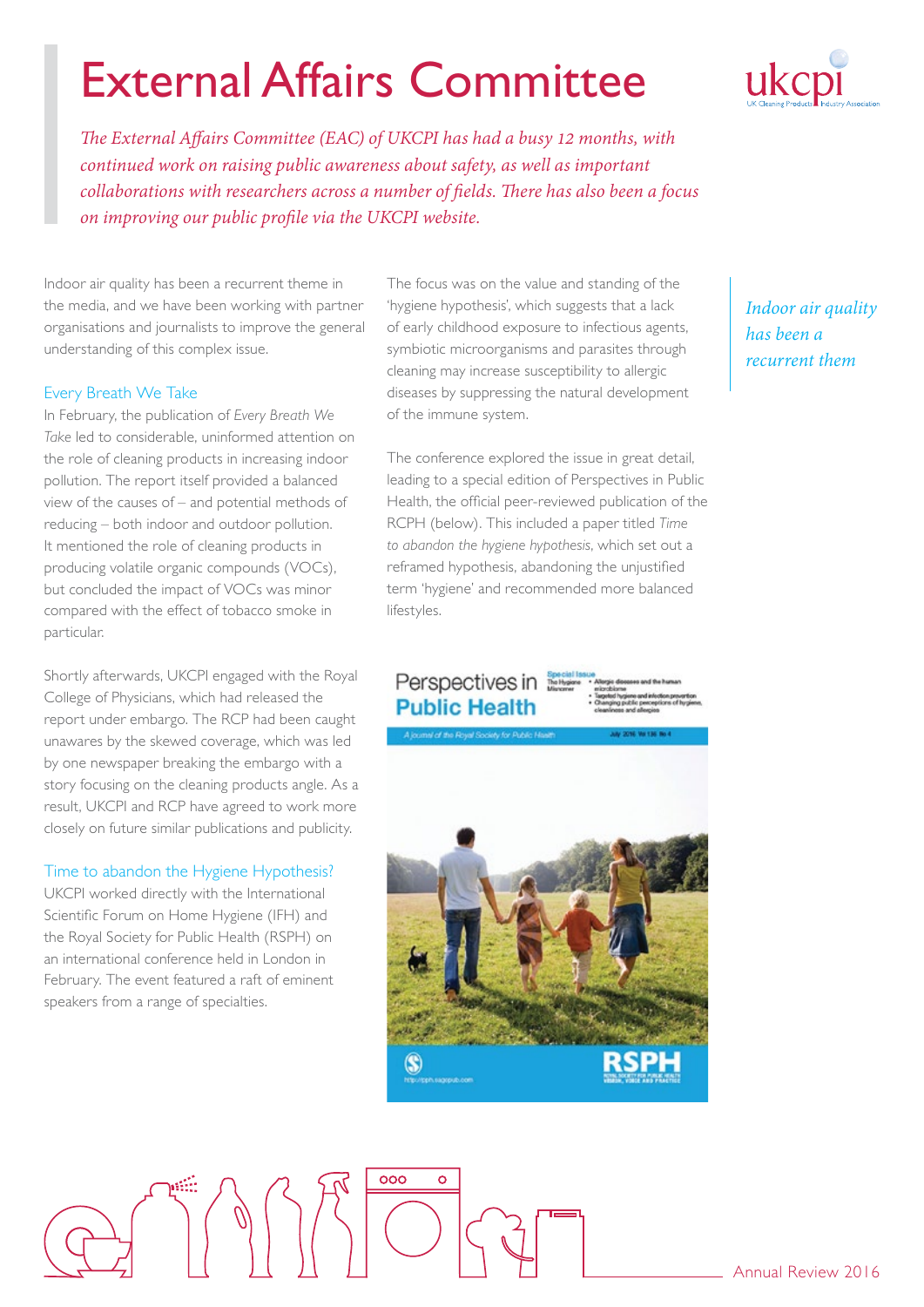# External Affairs Committee



### Safety first – working with ROSPA

Work continued on the ongoing Take Action Today campaign, which is run in conjunction with the Royal Society for the Prevention of Accidents to reduce the number of children harmed by accidental exposure to cleaning products.

The latest regional edition of the campaign, for Hampshire, was launched in the historic city of Winchester (right). Materials were also re-distributed to the six areas where the campaign has already been launched: West Midlands, Norfolk, Newcastle, Bradford, Nottingham and Liverpool.

The campaign's success has been recognised as an example of best practice, and is the subject of a poster presentation at the 2016 World Injury Prevention Conference in Finland.

Statistics show a considerable reduction in the number of incidents with liquid laundry detergent capsules in relation to the number of units sold, although the absolute number of incidents remains similar. A separate study has shown that the number of accidents with automatic dishwasher (ADW) tablets is well below the levels of liquid laundry capsules, suggesting usage patterns rather than product design may be the key to accidents.

#### Improving our understanding

Collaboration continues to be a key part of UKCPI's external affairs strategy, particularly in developing and expanding relevant research.

We are working with the Health and Safety Laboratory, based in Buxton. HSL is one of the world's leading research institutions providing health and safety information to industry,



government and professional bodies. HSL is investigating asthma-related symptoms suffered by professional cleaners; UKCPI is keen to ensure the subject is explored fully so manufacturers and cleaners can benefit from developments.



*We continued the ongoing Take Action Today campaign*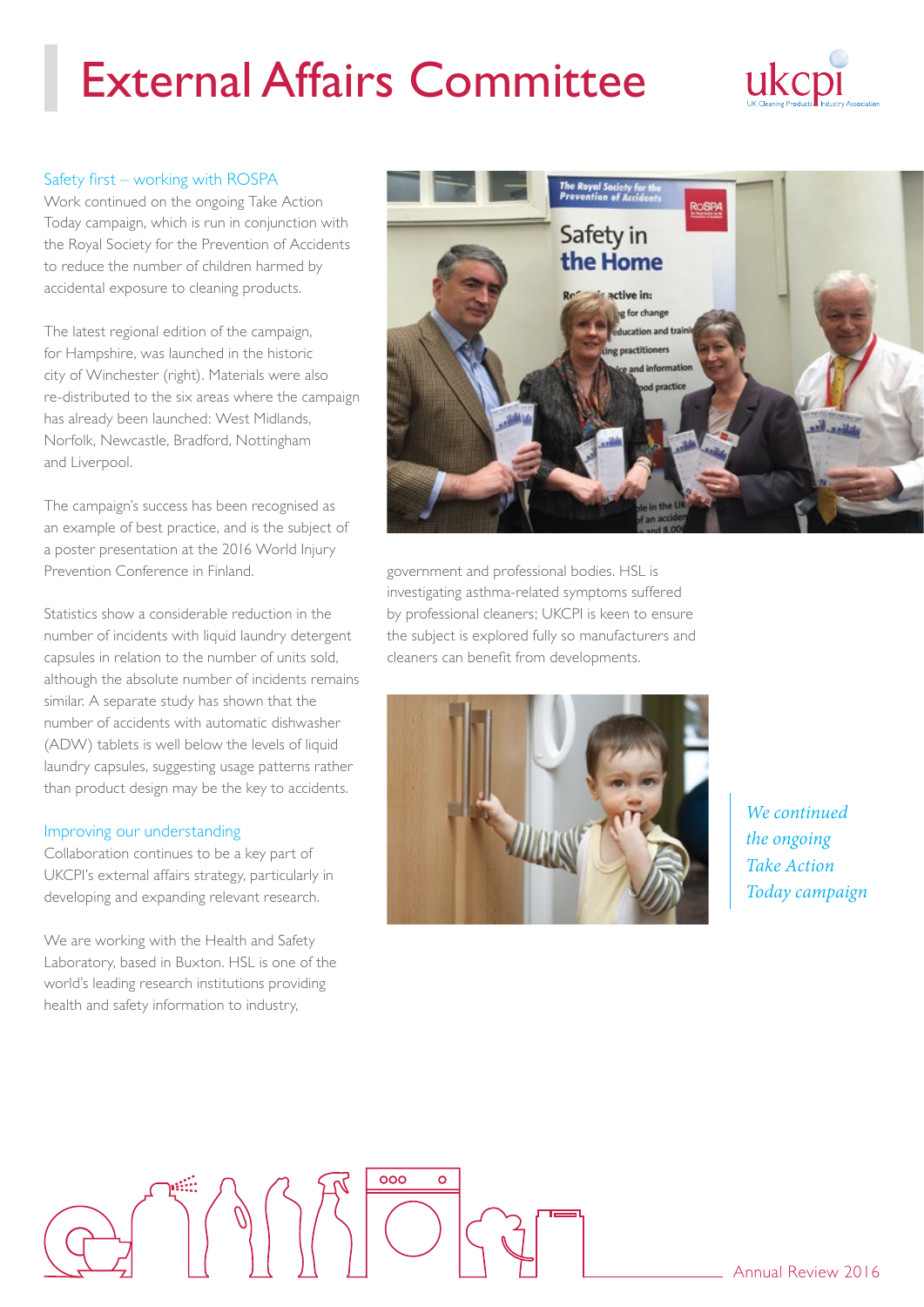# External Affairs Committee



### Online push

The UKCPI website has undergone considerable work behind the scenes, resulting in a steady increase in visitor numbers. Most of this work has involved adding or changing information which is crucial to Google when providing users with search results.

This work also includes efforts to get valuable links from UKCPI members, as well as respected websites from a range of sectors. These links provide direct traffic to the site, but also act as trust signals for Google, which maps the links and promotes or relegates our site in the search results partly based on the strength of its link profile.

### EAC attendees 2016

Dr John Bailey, P&G UK & Ireland (Chair) Colin Butler, RB (UK) Elizabeth Colson, McBride Gareth Duggan, UKCPI (Secretary) Helen Fenwick, Unilever UK & Ireland (New member) Adam Fisher, Unilever UK & Ireland (Resigned) Philip Malpass, UKCPI John Pickup, Consultant (Guest) Charlotte Salter, UKCPI (Maternity leave) Sally Ann Wilkinson, Consultant, RB (UK)



 $000$ 

# The UKCPI has *seen a sharp rise in visitor numbers since optimisation work began*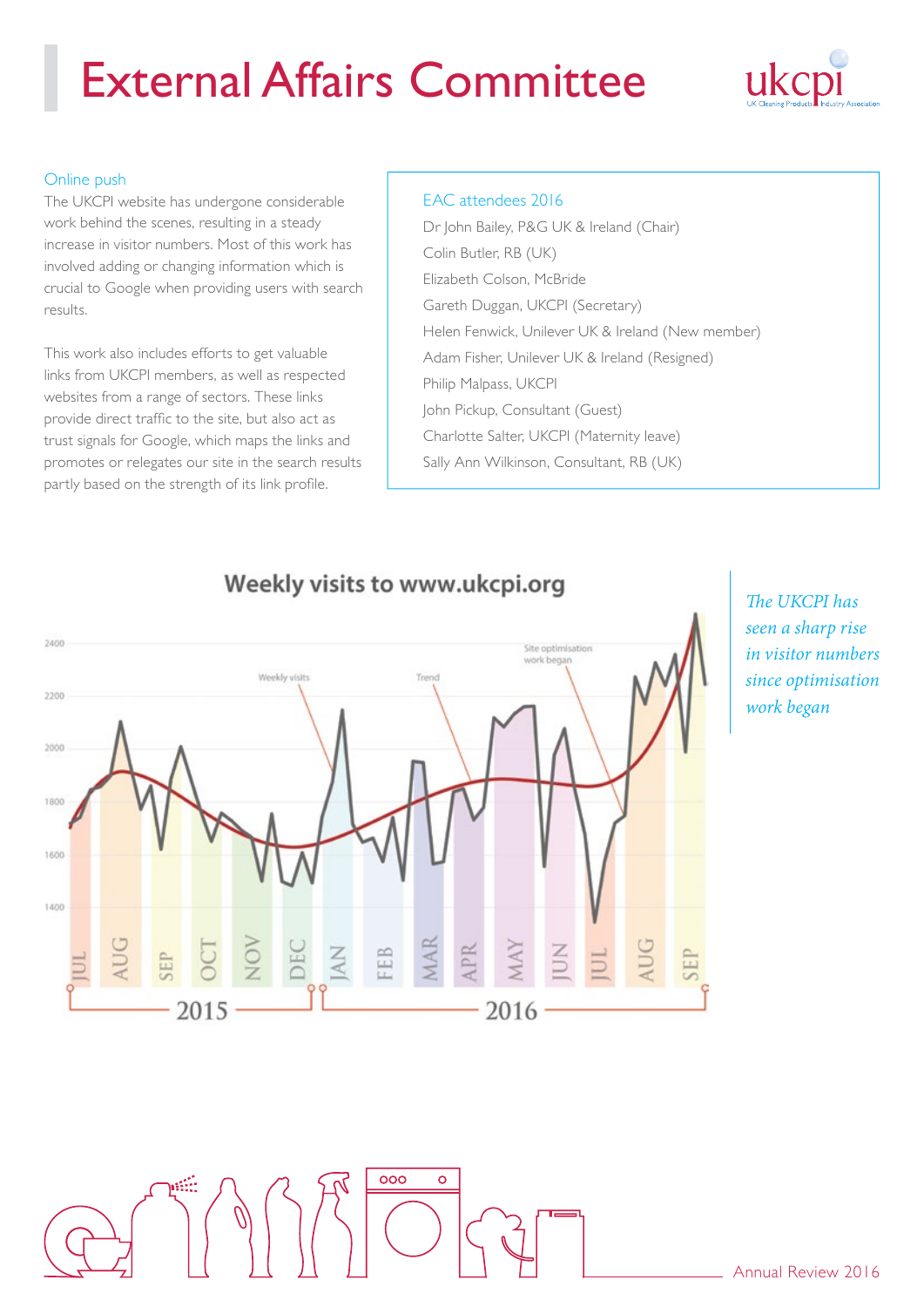# External contacts and stakeholders



In addition to a specific external affairs programme to meet and brief a number of key groups and opinion formers throughout 2016, UKCPI worked closely with other trade associations, government departments, external stakeholders and the media on matters of common interest. These have included:

- Allergy UK
- Alliance of Chemical Associations (ACA)
- Association for Soaps, Detergents and Maintenance Products (AISE)
- Asthma UK
- British Aerosols Manufacturers Association (BAMA)
- British Association for Chemical Specialities (BACS)
- British Brands Group
- British Business Bureau (BBB)
- British Cleaning Council (BCC)
- British Retail Consortium (BRC)
- British Standards Institute (BSI)
- UK Chemicals Regulatory Forum (CRF)
- UK Chemicals Stakeholders Forum (CSF)
- Child Accident Prevention Trust (CAPT)
- Confederation of British Industry (CBI)
- Cosmetics, Toiletry and Perfumery Association (CTPA)
- Department of Environment, Food and Rural Affairs (DEFRA)
- Department for Business, Energy and Industrial Strategy (BEIS)
- Department for Transport
- Environment Agency Chemicals Liaison Group
- Health and Safety Executive Committees (HSE)
- Health and Safety Laboratories (HSL)
- Home Office
- Industry Council for Packaging and the Environment (Incpen)



- International Fragrance Association (IFRA UK)
- International Scientific Forum on Home Hygiene  $(IFH)$
- National Poisons Information Service, Birmingham (NPIS)
- National Union of Students (NUS)
- Royal Society for the Prevention of Accidents (RoSPA)
- Sense about Science (SaS)
- Sustainable Clothing Action Programme (SCAP)
- Science Media Centre (SMC)
- Trade Association Forum (TAF)
- UNSCoEGHS
- Waste and Resources Action Programme (WRAP)

#### All Party Manufacturing Group (APMG)

In 2016, UKCPI joined the All-Party Parliamentary Manufacturing Group (APMG), which exists to encourage the exchange of knowledge and understanding between Parliament and the UK's diverse manufacturing industries. The APMG helps to raise the profile of manufacturing both inside and outside of Parliament. Made up of more than 30 parliamentarians from all parties and both Houses, the APMG is co-chaired by Chris White MP (Con) and Barry Sheerman MP (Lab).

*All these organisations contributed to the influence and effectiveness of UKCPI during 2016.*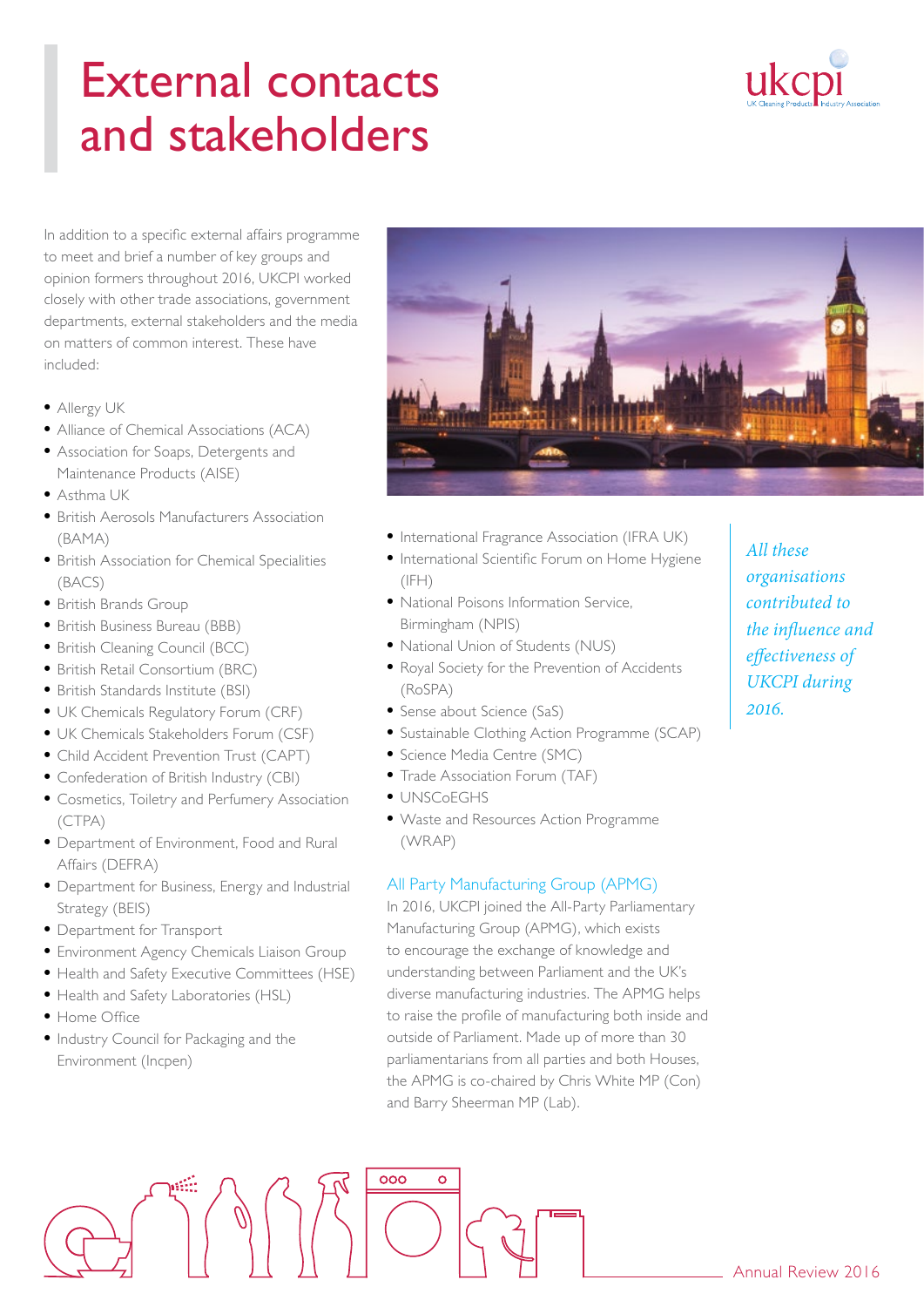# Member benefits



*UKCPI members benefit from a range of services including free meetings and seminars, individual support and guidance, newsletters and a private extranet updated every month.*

# Technical and regulatory support and guidance

All members have direct access to the Technical Manager on a one-to-one basis and this service continues to be well used.

Key issues such as labelling and biocide regulations are a frequent topic and this reflects the number of ongoing changes in the legislation that members have to keep up with.

Feedback from companies showed that the work of the association on these issues was a major factor for membership satisfaction.

### European link

UKCPI staff are directly linked to European association AISE at key points from board level through to many of the working groups. This means that UKCPI is in a position to both contribute to and influence AISE policy, as well as keep UK member companies up to date on issues affecting their businesses. This strong relationship with AISE will only gain in importance during the Brexit negotiations and beyond.

### Regional meetings

UKCPI runs two regional meetings each year, aimed at updating member companies that are not directly involved in the committees of the association. They are well attended by a broad range of members and we are always pleased to see new faces. This year's first event included a presentation by the HSE on European regulation, as well as a talk by Simon Burt of Jeyes on CLP implementation. The second event of 2016 was held in Knutsford and featured presentations on cyber security by Neil Powell of BSI Group and on REACH tools by Francesca Angiulli from AISE.



### Newsletter and monthly email update

A monthly email newsletter includes updates on UKCPI and AISE activity, reminders of forthcoming meetings, and a summary of relevant news stories that have appeared in the media each month.

### Members' extranet

The extranet continues to allow UKCPI members to search for the latest updates on issues covered by UKCPI, AISE and the various committees. Tracking of UKCPI meetings, issues and position papers is also available for members here. A monthly email summarises the latest documents uploaded to the extranet and allows members to click through and log in.

*UKCPI's strong relationship with AISE will only gain importance during the Brexit negotiations and beyond*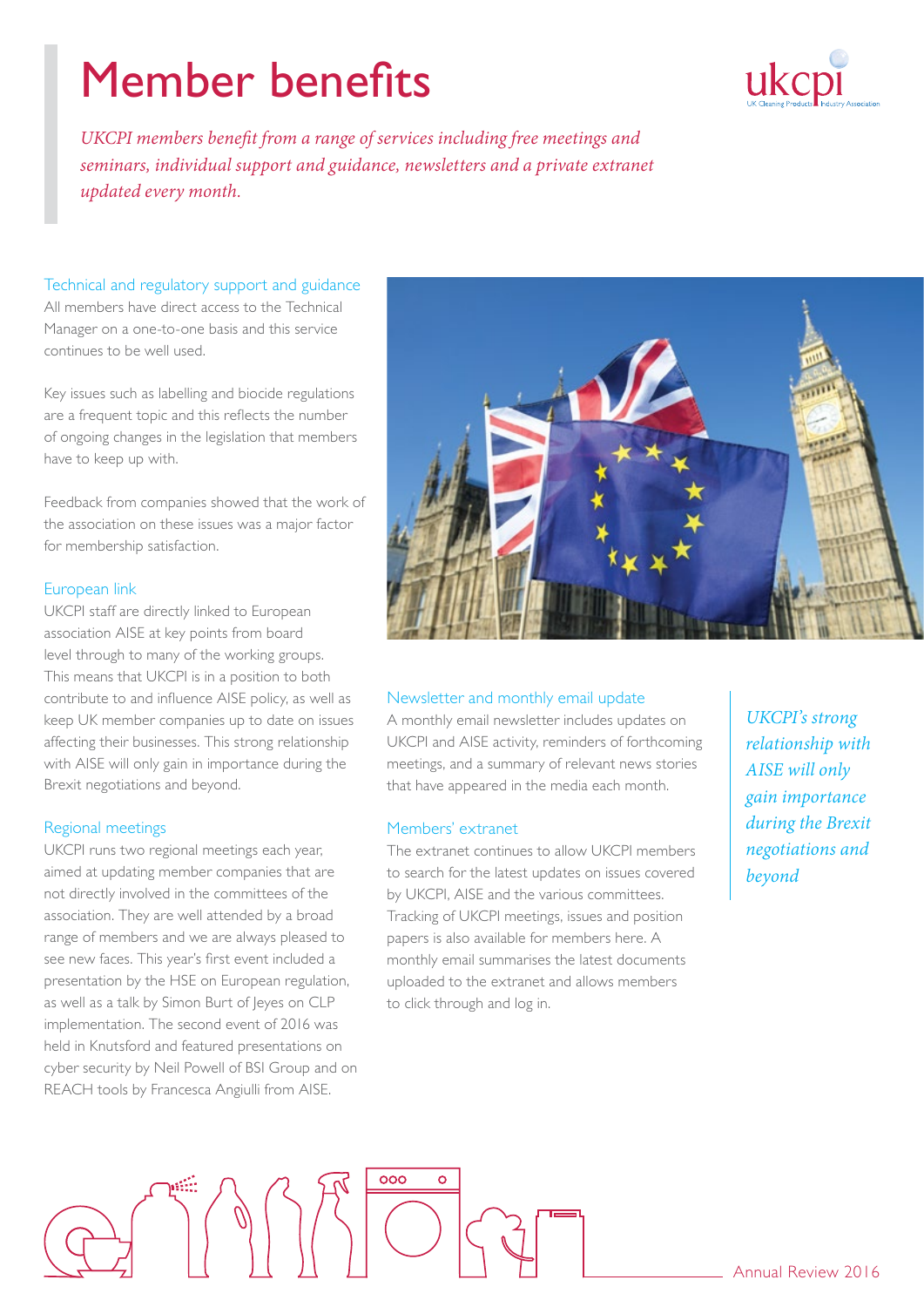# UKCPI Council and legal panel



# UKCPI Council

Gemma Cleland, Unilever UK & Ireland (Chair) Tony Appleton, Procter & Gamble UK & Ireland Dr John Bailey, Procter & Gamble UK & Ireland Colin Butler, RB (UK) Liz Colson, Robert McBride Neill Craigie, PZ Cussons (UK) Rhian Eckley, Unilever UK & Ireland Rowland Furse, Jeyes Pete Gilbert, Sealed Air Ian Lamb, Ecolab Ania McClafferty, Unilever UK & Ireland Philip Malpass, UKCPI (Secretary) Bruce Maxwell, Dri-Pak Brandon Pilling, ACDOPRO Alan Rogers, Kay's Soaps Susanna Speirs, Unilever UK & Ireland Demelza Turner-Wilkes, Selden Research Mark Worden, SC Johnson



## UKCPI Legal panel

The UKCPI legal panel in 2016, consisting of Tony Appleton, Ania McClafferty and Susanna Speirs, continued to advise UKCPI on any legal matters concerning the industry.